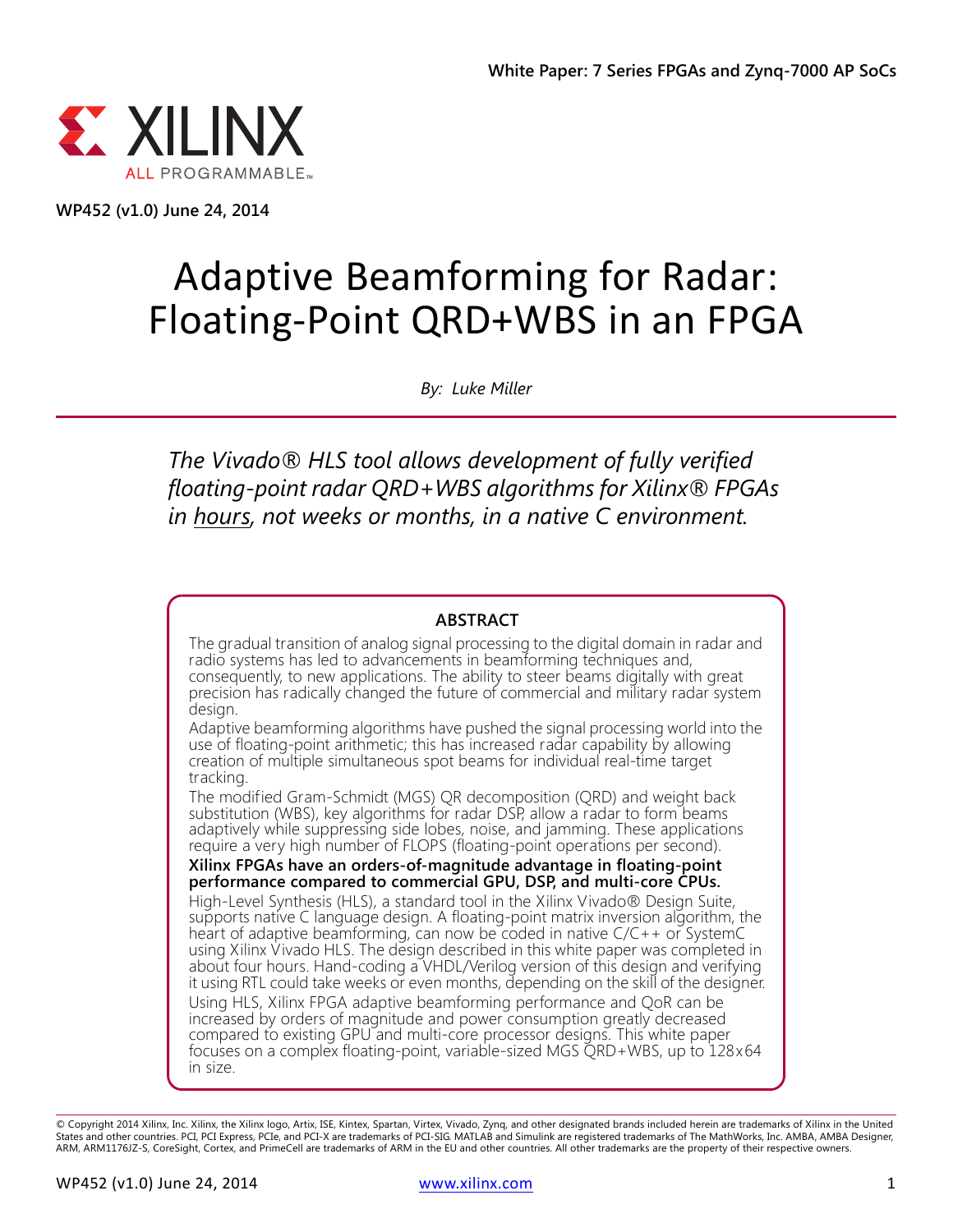### **Introduction**

<span id="page-1-0"></span>Most radars today employ some type of *adaptive digital beamforming*. A high-level block overview of the receiver beamforming concept is illustrated in [Figure 1.](#page-1-0)



*Figure 1:* **High-Level Overview of Adaptive Digital Beamforming**

Radar designs can be expected to occupy progressively higher bandwidths, requiring receiving systems to become more reliable at suppressing the effects of noise sources, off-target antenna side-lobe content, interference from hostile jamming signals, and the "clutter" present within the wider passbands characteristic of the newer radar technologies. All this must be done while maintaining directional control of each antenna array element—individually and simultaneously, in real time. Successfully completing these tasks within given time limits is accomplished through element-level processing—that is, digitally processing each antenna element's received signal individually and simultaneously.

A critical part of element-level processing is adaptive digital beamforming. This white paper focuses on the technology of adaptive beamforming and how it can be implemented using Xilinx FPGAs to create a *beam-agile radar system* at reduced cost, complexity, power consumption, and time to market than legacy solutions.

Using the technology and Xilinx components described in this white paper, a beam-agile radar can be created by calculating complex floating point adaptive weights*.* These weights are based on a subset of complex receive samples buffered from a previous pulse repetition interval (PRI). The challenge of calculating these weights is contained within the need to perform a complex matrix inversion that solves [Equation 1](#page-2-0) before the next PRI of data is received.

This requires a deterministic, low-latency solution of matrix size that is a function of the radar system requirements. Traditionally, this arithmetic was performed by numerous parallel CPUs to ensure that the floating-point calculations were completed before the next PRI. Given the size, weight, and power (SWaP) constraints of many radar/EW systems, the CPU/GPU approach is not the best option to accomplish these calculations. Xilinx FPGAs can perform highly parallel floating point arithmetic much more efficiently, using less hardware.

The flexibility of the Xilinx FPGAs allow the radar designer to consume vast amounts of data over flexible I/O standards such as JESD204B, SRIO, PCIe®, etc., then calculate the adaptive weights in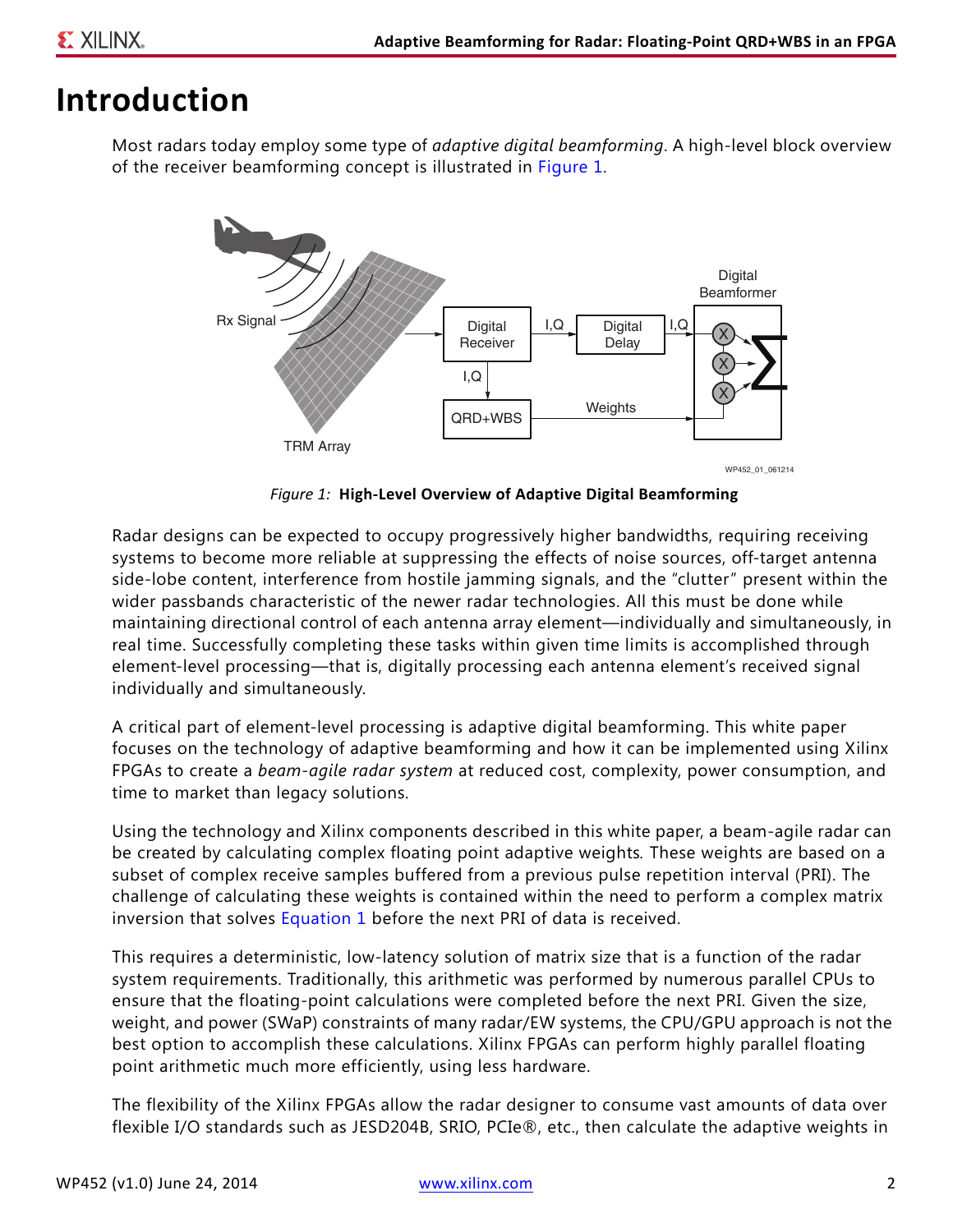one FPGA, in real time. The linear equation to be solved is contained within the QRD+WBS functional block shown in [Figure 1](#page-1-0), and is expressed mathematically in [Equation 1](#page-2-0) as:

$$
= b
$$

*Equation 1*

<span id="page-2-0"></span>where

*A* = the complex matrix, size  $(m, n)$  where  $m \ge n$ ; these are receive samples

*Ax b* =

- *x* = the complex vector being solved for, which becomes the adaptive weights, size (*n*,1)
- *b* = the desired response or steering vector, size (*m*,1)

To solve for *x*, one cannot divide *b* by *A*. This is where the modified Gram-Schmidt (MGS) QR decomposition (QRD) is needed, which calculates the matrix inversion. The MGS QRD must use floating-point arithmetic to maintain the precision of the adaptive weight solution.

### **Vivado HLS Overview**

The Vivado $\otimes$  high-level synthesis (HLS) tool uses untimed  $C/C++$  as the golden design source for hardware design, accelerating development significantly through reduction of verification time by orders of magnitude. Targeting algorithms to hardware often requires large input test-vector sets to ensure that the correct system response is being achieved. These simulations can take hours or even days to complete when using RTL and an event-based RTL simulator. When implemented using C/C++, however, simulation can be completed up to 10,000 times faster, finishing in seconds or minutes. The designer can implement these faster verification times to accelerate development by enabling more design iterations per day. This is illustrated in [Figure 2](#page-2-1).

<span id="page-2-1"></span>

*Figure 2:* **RTL-Based vs. C-Based Iterative Development Time**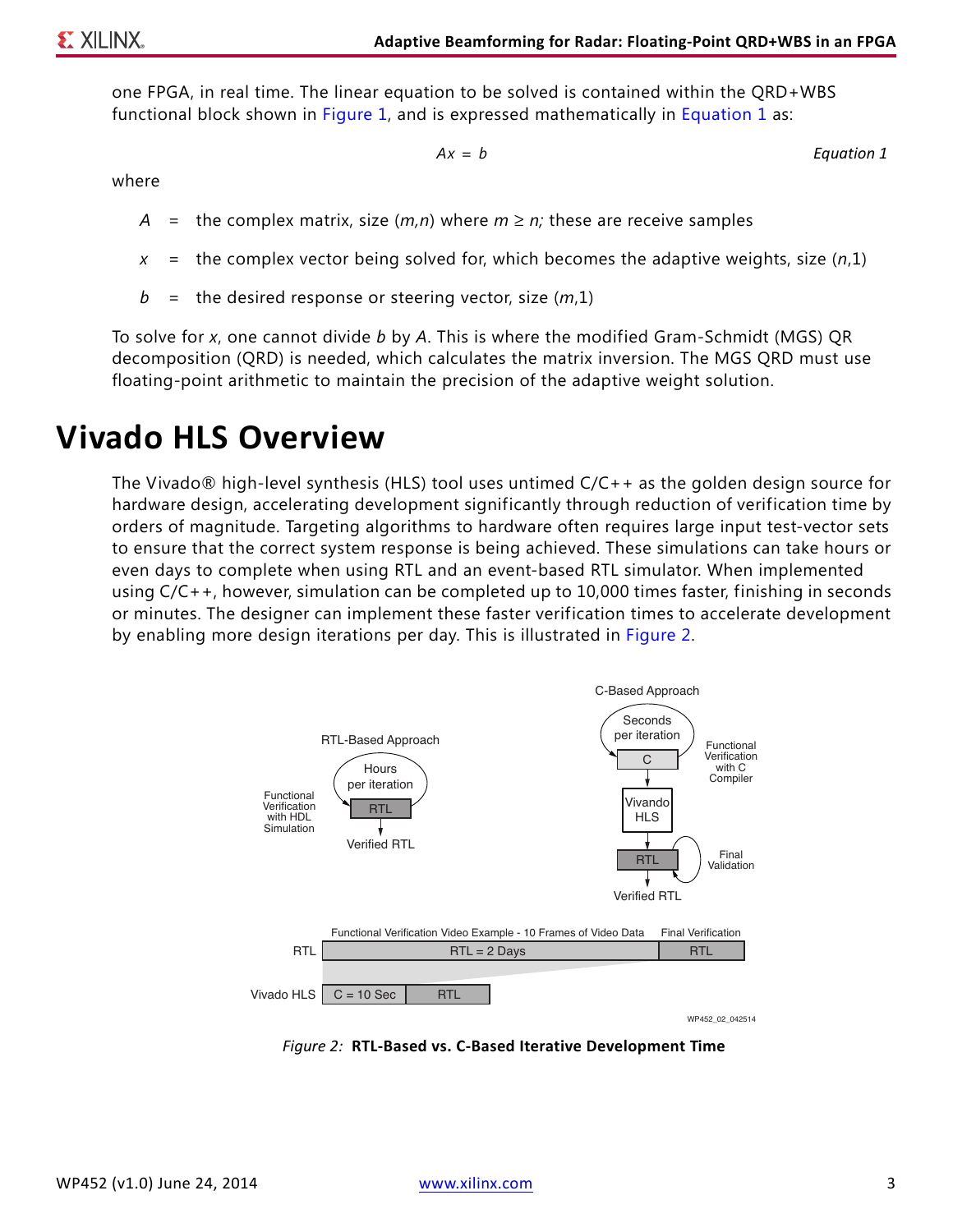In addition to faster verification, Vivado HLS also supports high-level design exploration that allows users to quickly explore multiple hardware architectures with different area vs. performance trade-offs without modifying the source code. This can be achieved using synthesis directives, such as loop unrolling and pipeline insertion.

While Math.h is standard, Vivado HLS ships with a library of linear algebra functions provided in  $C/C++$  that are synthesizable through HLS and optimized for quality of results. These functions have been developed to allow the user to take full advantage of the design exploration features of Vivado HLS, including loop unrolling and pipeline register insertion, that give users the greatest flexibility to generate a hardware architecture that meets their design requirements. The source code for these functions can be modified by the user; the functions serve as working design starting points to provide even greater flexibility in the final implementation. This library includes the following functions and supported data types (see [Table 1\)](#page-3-0):

<span id="page-3-0"></span>*Table 1:* **Functions / Data Types Included in Vivado HLS**

| <b>Function</b>         | <b>Float</b>   | Fixed             | <b>Complex</b> |
|-------------------------|----------------|-------------------|----------------|
| Matrix Multiplication   | Single, Double | $ap\_fixed(16,1)$ | Yes            |
| Cholesky Decomposition  | Single, Double | $ap\_fixed(16,1)$ | Yes            |
| <b>QR</b> Factorization | Single, Double | N/A               | Yes            |
| <b>SVD</b>              | Single, Double | N/A               | Yes            |

## **The QRD and Weight Back Substitution (QRD+WBS)**

The QRD converts the complex matrix *A* into:

$$
A = QR
$$

where:

*Q,* size *(m,n)* is an orthogonal matrix, which yields the identity matrix when:

$$
Q^H Q = I
$$
 *Equation 3*

*Note:*  $Q^H$  is the complex conjugate transpose for complex systems;  $Q^T$  is the transpose for real  $\blacksquare$ systems.

*R*, size (*n,n*) is an upper triangular matrix, or right triangular matrix. It is called triangular as the lower triangle is all zeros. This makes for fast arithmetic when solving for *x.* Substituting the QR relationship back into [Equation 1,](#page-2-0) it follows that:

$$
QRx = b
$$
  
\n
$$
Q^{H}QRx = Q^{H}b
$$
  
\n
$$
IRx = Q^{H}b
$$
  
\n
$$
Rx = Q^{H}b
$$
  
\n
$$
Rx = Q^{H}b
$$
  
\nEquation 4

*Equation 2*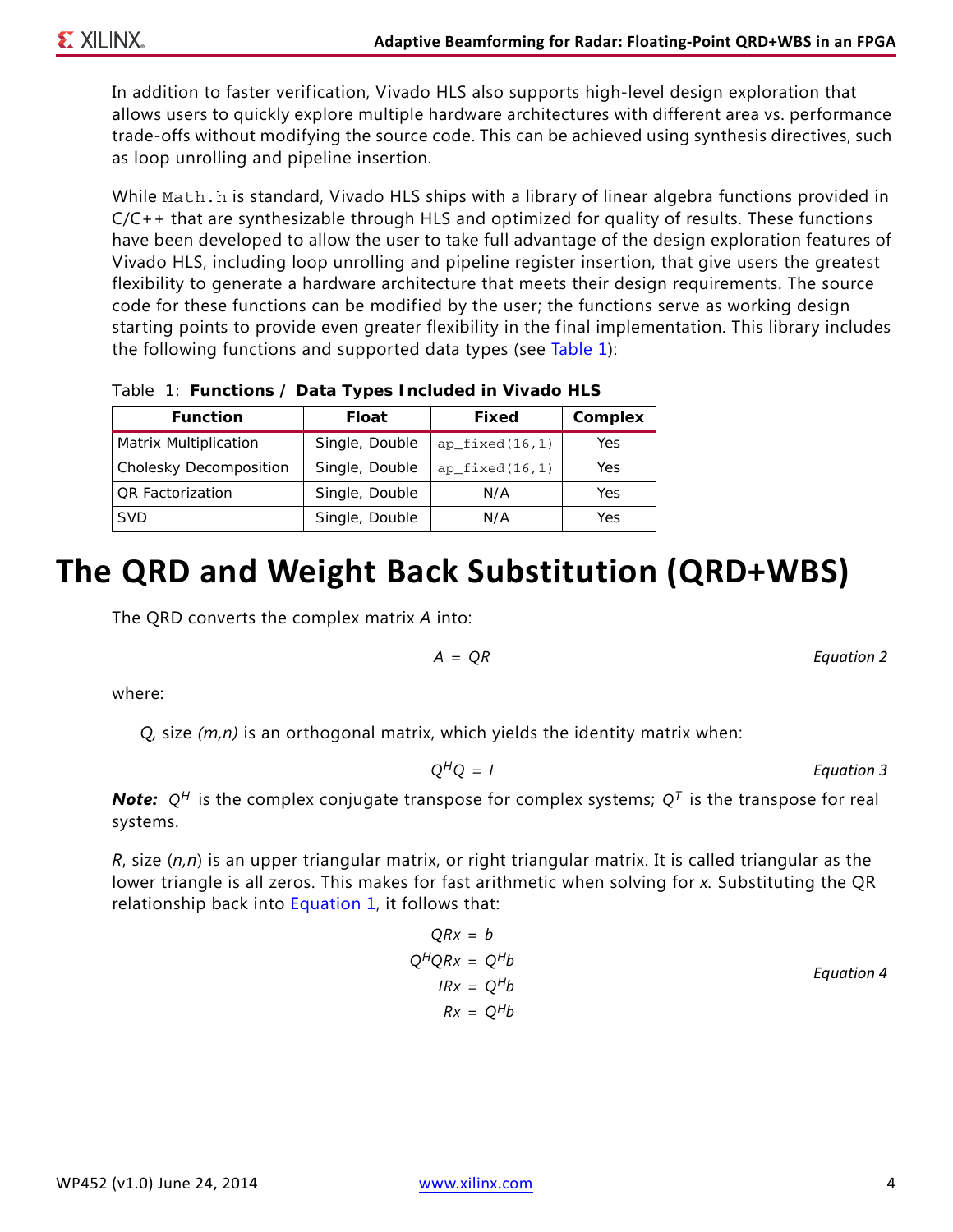<span id="page-4-0"></span>For simplicity, the MGS algorithm is expressed in Octave or MATLAB® code, shown in [Figure 3](#page-4-0).

```
WP452_03_060914
for i=1:col.
    Q(:,i)=A(:,i);for j = 1: i - 1,
        R(j,i)=Q(:,j)' ^*Q(:,i);Q(:,i) = Q(:,i) - (R(j,i)^*Q(:,j));
     end
    R(i,i)=norm(Q(:,i));
    Q(:,i)=Q(:,i)/R(i,i);end
```
*Figure 3:* **The MGS QRD Algorithm in MATLAB or Octave**

Using back-substitution, solve for *x*. Let  $c = Q^H b$ .

$$
x_j = \frac{1}{R_{j,j}} \left( c_j - \sum_{k=j+1}^n R_{j,k} x_k \right)
$$
 *Equation 5*

### **CPU-Based vs. FPGA-Based Beamformer Architectures**

Whenever functionality does not fit into a single device, the ramifications can be extreme, causing increases in memory, interfaces, real estate, integration time, cost, and power.

### <span id="page-4-1"></span>**Multiple-CPU Architecture**

This is the case when an adaptive beamformer is implemented using the legacy method of employing multiple CPUs. The goal is to beamform 16 channels with QRD+WBS and be solved in approximately 3.5 ms. Not only does the CPU-based design not fit on a single device; it requires much more in-depth system design, qualification, and integration, and consumes massive power.

It is demonstrated in the [Results](#page-9-0) section that each CPU core needs 250 ms to solve a floating-point 128x64 complex QRD+WBS. (This is conservative, as no time is factored in for memory-fetch overhead and scheduling.) Dividing 250 ms by 3.5 ms, 72 cores are needed to solve the QRDs in this implementation. The CPU design also limits the system designer to a very limited set of memory and external interface options.

Six CPU boards (three CPUs per board, four cores per CPU = 72 cores), plus one board for the beamformer master, yields a total of seven boards, each consuming ~200 watts — total power consumption: 1,400 watts. Of course, one could go to a higher CPU clock frequency (consuming even more power), but the CPU solution would still not outperform the FPGA solution. [Figure 4](#page-5-0) shows a CPU architecture that demonstrates the need for 18 CPUs.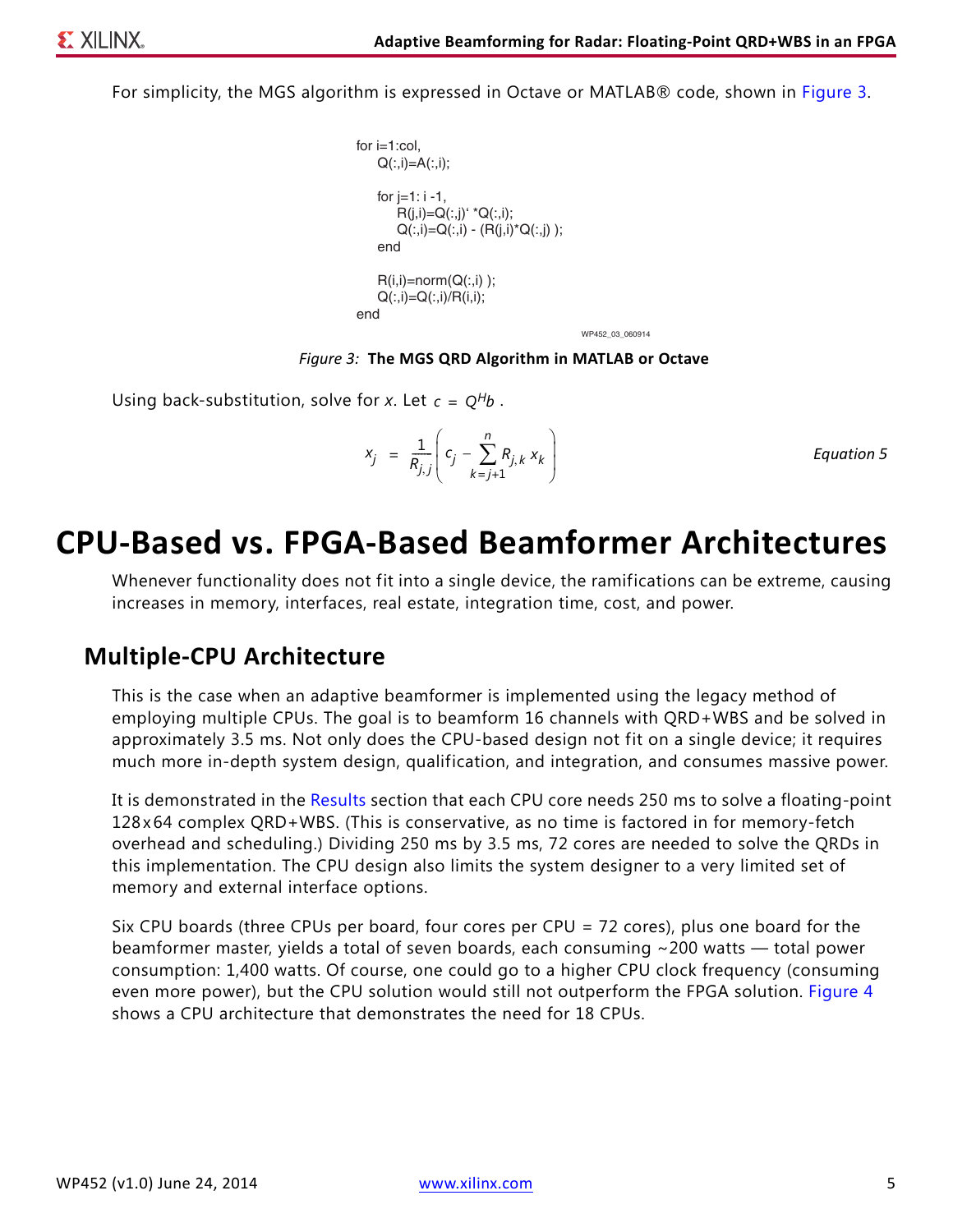<span id="page-5-0"></span>

*Figure 4:* **Adaptive Beamformer Architecture Using 18 CPUs (72 Cores)**

### **Xilinx Single-FPGA Architecture**

The Xilinx FPGA solution fits into one Xilinx Virtex®-7 FPGA very easily. The one-FPGA solution resides on a circuit board that also hosts external memory and other ancillary functions; total power consumption by the single board is about 75 watts. Compared to using a VPX chassis to host over 18 CPUs to solve the same problem (as just described in [Multiple-CPU Architecture\)](#page-4-1), it is clear that the CPU solution is no match for the FPGA in terms of power consumption.

<span id="page-5-1"></span>The basic FPGA solution is shown in [Figure 5;](#page-5-1) its implementation using Xilinx Vivado® HLS is discussed in greater detail in the section immediately following.



*Figure 5:* **Adaptive Beamformer Architecture Using a Single Virtex-7 FPGA**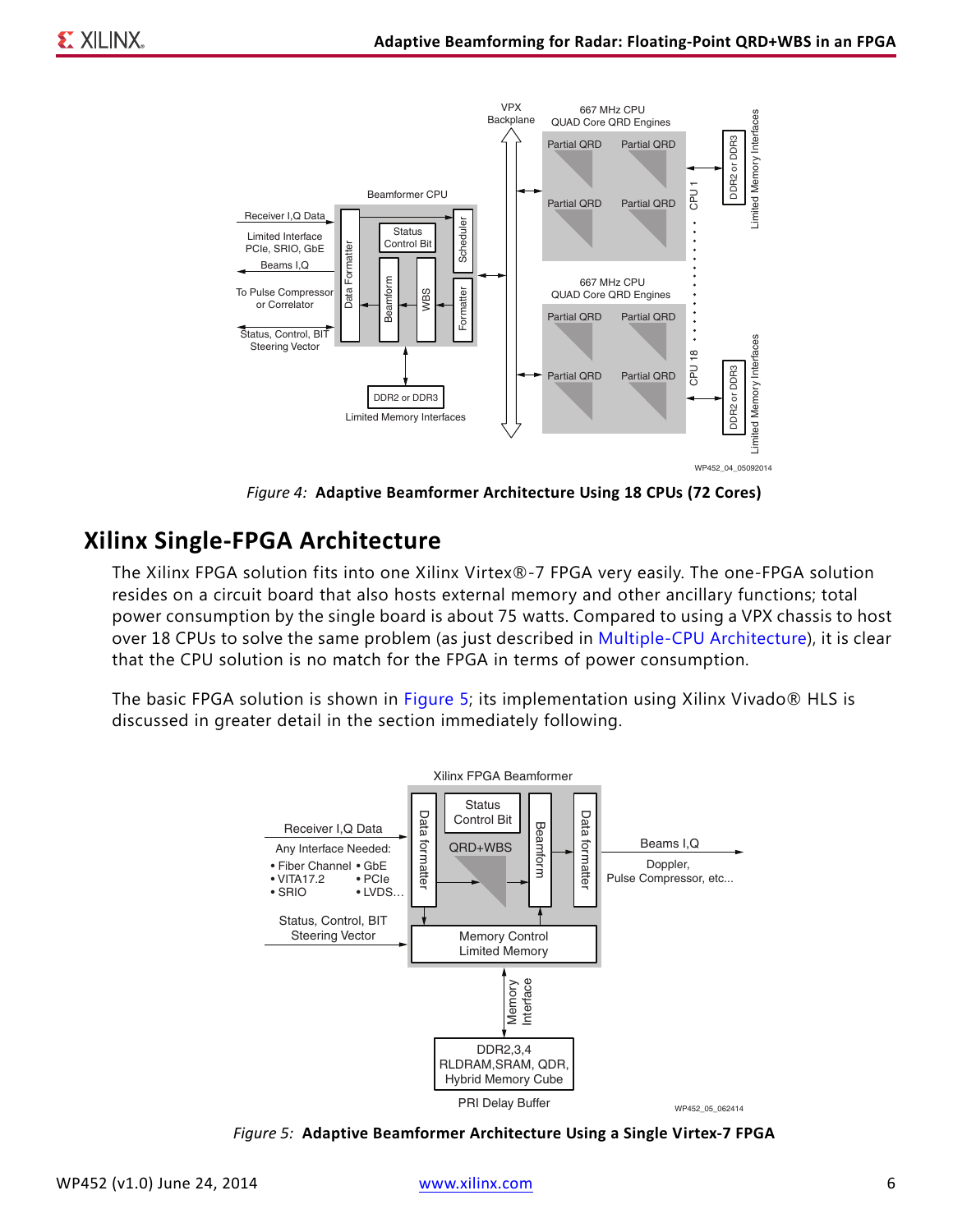## **Implementation of MGS QRD+WBS Using Vivado HLS**

Vivado HLS allows any algorithm to be written in C/C++ or SystemC; it creates a flexible, portable, scalable core that can be used for the Xilinx Vivado tool flow targeting all Xilinx FPGAs. The design flow is shown in [Figure 6.](#page-6-0)

<span id="page-6-0"></span>

*Figure 6:* **Adaptive Beamformer Design Flow Using HLS**

Since MATLAB can compile C/C++, called a MEX (MATLAB Executable), the user can call the C/C++ code instead of the equivalent MATLAB function. That means there is only one master model and code, which greatly reduces the design for test and integration challenges. Design time, when compared to writing VHDL/Verilog code by hand, is reduced by orders of magnitude, normally from months to days. This reduction of design time comes from two areas:

- **The design's latency and math are verified with C/C++ simulation runs from an executable, which takes only a few seconds.** Gate-level RTL simulation is 10,000 times slower, and is iterative. Thus, errors are found, need to be corrected, and then re-simulated in RTL. This cycle can cause even the simplest designs to erode precious cost and schedule. The design from Vivado HLS is correct the first time. System integration time is accelerated, and design errors are caught much earlier in the design phase.
- **The design is captured in C/C++ or SystemC models; this means the design is always portable, flexible, and scalable.** The designer is not locked down to a particular FPGA or family. The user can immediately trade the FPGA space and see what an optimum fit for the design looks like without guessing, because the output of the HLS tool reports the FPGA's clock, latency, and resource usage. This feature set is most powerful when a company is competing in a Request for Proposal (RFP). Since the design is in C/C++, the user can even explore using a Zynq®-7000 AP SoC.

### **Initial Pass Results**

The output from the Vivado HLS tool is displayed in just a few seconds, as shown in [Figure 7:](#page-7-0)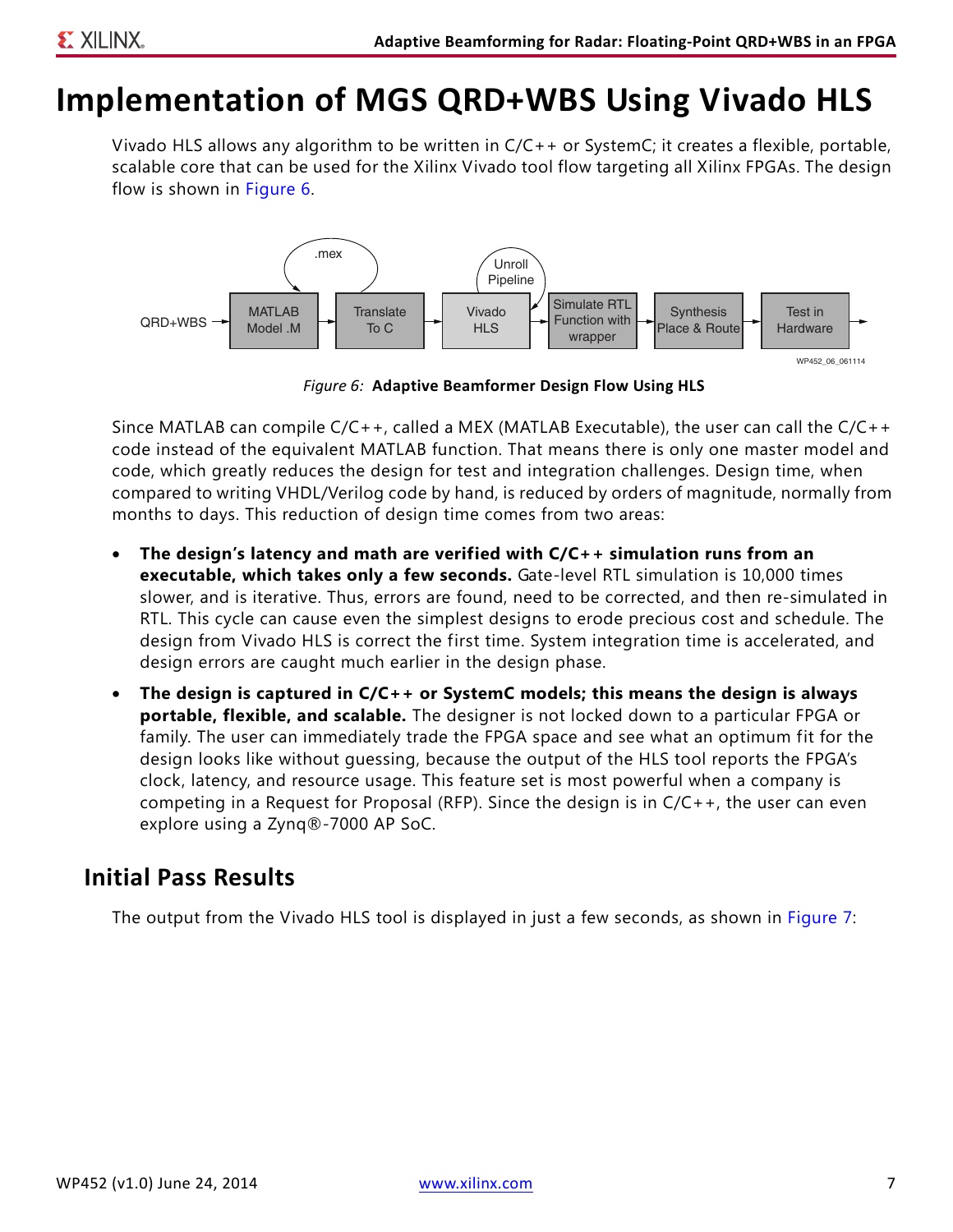#### <span id="page-7-0"></span>**•Summary of timing analysis**

-Estimated clock period (ns): 6.65

#### **•Summary of overall latency (clock cycles)**

-Best-case latency: 3

-Average-case latency: 1746691

-Worst-case latency: 13466627

| <b>Area Estimates</b> |                 |       |        |            |              |
|-----------------------|-----------------|-------|--------|------------|--------------|
| •Summary              |                 |       |        |            |              |
|                       | <b>BRAM_18K</b> | DSP48 | FF     | <b>LUT</b> | <b>SLICE</b> |
| Component             |                 | 24    | 2524   | 3607       |              |
| Expression            |                 |       | 0      | 1489       |              |
| <b>FIFO</b>           |                 |       |        |            |              |
| Memory                | 72              |       | 0      | 0          |              |
| Multiplexer           |                 |       |        | 1918       |              |
| Register              |                 |       | 2337   |            |              |
| ShiftMemory           |                 |       |        |            |              |
| <b>Total</b>          | 72              | 24    | 4861   | 7014       | $\Omega$     |
| <b>Available</b>      | 2940            | 3600  | 866400 | 433200     | 108300       |
| Utilization (%)       | $\overline{2}$  | ~10   | ~1     |            | $\Omega$     |

WP452\_07\_062414

#### *Figure 7:* **MGS QRD+WBS Vivado HLS First-Pass Results**

Note the clock period and worst-case latency. For this particular run, the MGS QRD+WBS has a result in approximately 10 ms. It uses DSP48s and block RAMs. For some radar systems, this latency might be acceptable. If faster solve times are needed, the power of directives are demonstrated in [Results from Pass Using Directives.](#page-8-0)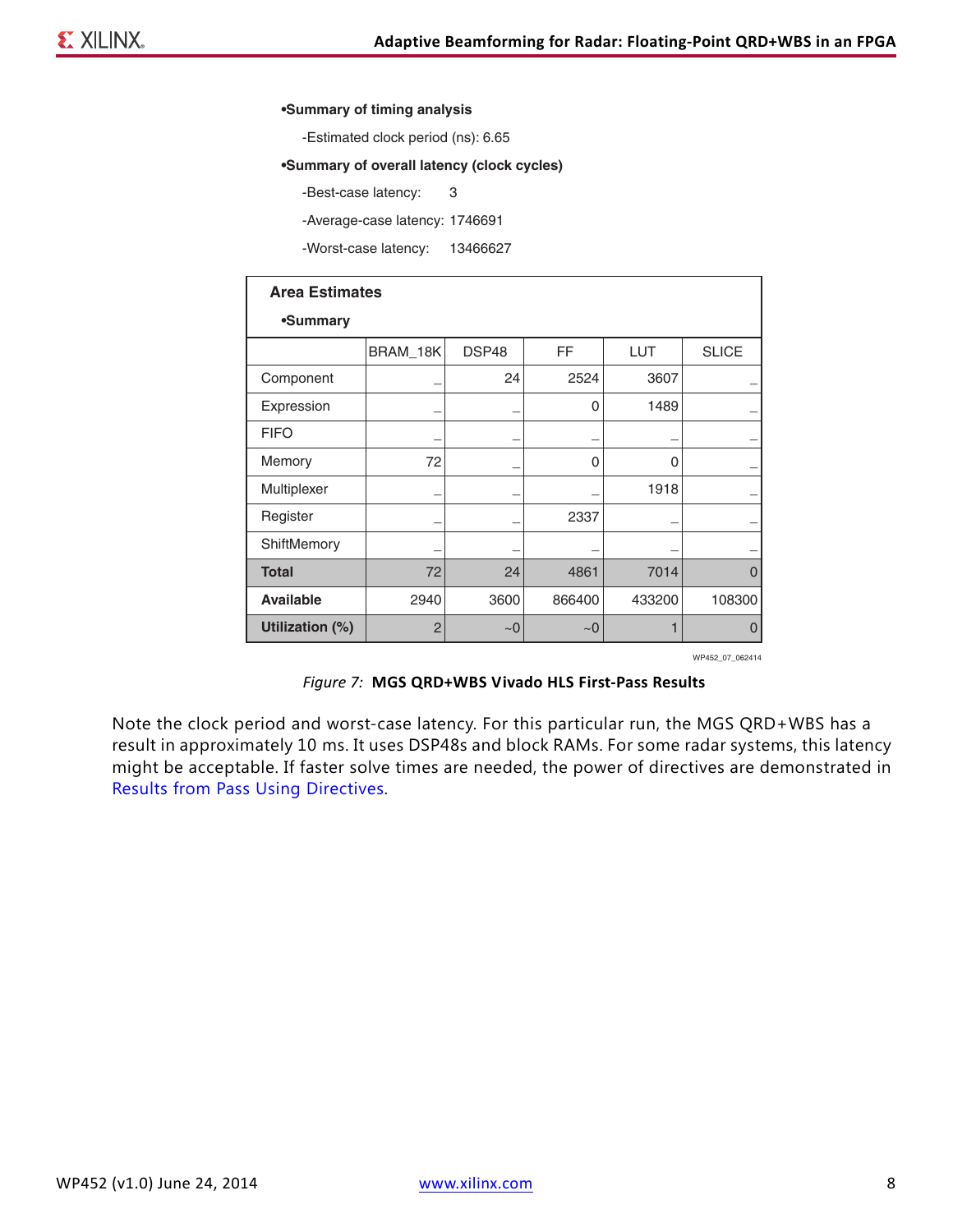### <span id="page-8-0"></span>**Results from Pass Using Directives**

The use of directives demonstrates the power of Vivado HLS. Simply unrolling some of the FOR loops in the C code by a factor of 16, partitioning the block RAMs, and using the PIPELINE directives, the designer can achieve astounding results, as shown in [Figure 8.](#page-8-1) (As with any design, some of the code needs to be restructured to efficiently utilize all the power of the Vivado HLS tool. This would be the same if the designer were targeting many CPU/GPU cores.) Changing the matrix size is trivial using C/C++, but that is not the case if HDL is used as the design entry.

<span id="page-8-1"></span>The solution also highlights the sheer DSP densities of Xilinx FPGAs. The MGS QRD + WBS only uses 392 DSP48 slices. That leaves plenty of room for the Adaptive Beamformer and the rest of the radar DSP processing, such as pulse-compression, doppler filtering, and Constant False Alarm Rate (CFAR).

**•Summary of timing analysis**

-Estimated clock period (ns): 6.79

**•Summary of overall latency (clock cycles)**

-Best-case latency: 3

-Average-case latency: 93027

-Worst-case latency: 420163

| <b>Area Estimates</b> |          |       |          |            |              |
|-----------------------|----------|-------|----------|------------|--------------|
| •Summary              |          |       |          |            |              |
|                       | BRAM_18K | DSP48 | FF       | <b>LUT</b> | <b>SLICE</b> |
| Component             |          | 392   | 44457    | 47081      |              |
| Expression            |          |       | 0        | 6559       |              |
| <b>FIFO</b>           |          |       |          |            |              |
| Memory                | 128      |       | 0        | 0          |              |
| Multiplexer           |          |       |          | 21984      |              |
| Register              |          |       | 19130    |            |              |
| ShiftMemory           |          |       | $\Omega$ | 276        |              |
| <b>Total</b>          | 128      | 392   | 63587    | 75900      | $\Omega$     |
| <b>Available</b>      | 2940     | 3600  | 866400   | 433200     | 108300       |
| Utilization (%)       | 4        | 10    | 7        | 17         | 0            |

WP452\_08\_062414

*Figure 8:* **MGS QRD+QBS Vivado HLS Results Using Directives**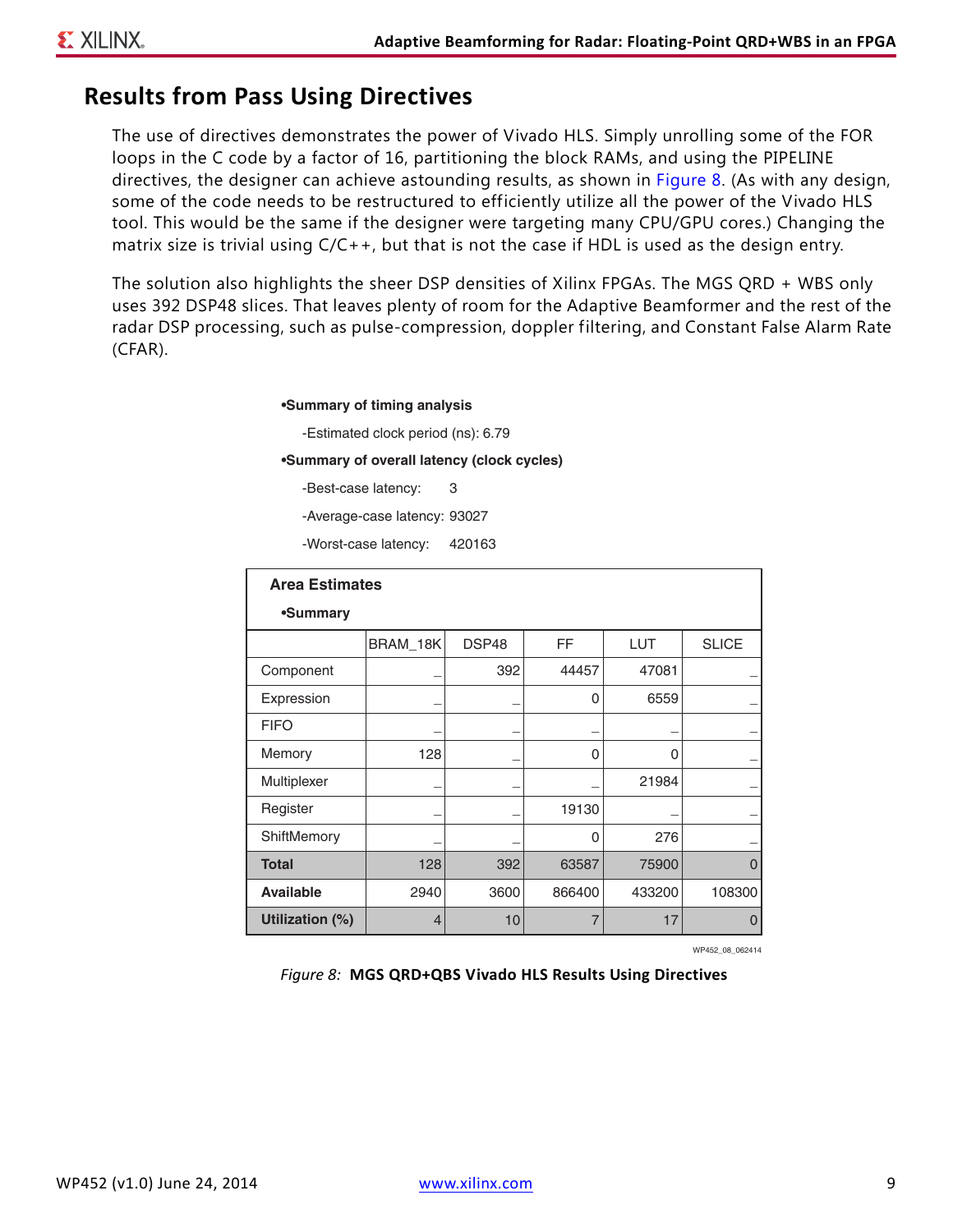A partial C code example is shown in [Figure 9](#page-9-2) to highlight the coding style and directives. If this code were written in C++, the designer could use the built-in complex math libraries. When floating point is not needed, Vivado HLS supports fixed-point arithmetic as well. Since the design is in C/C++, changes to the matrix size are trivial. This is not true if coding is done by hand using VHDL/Verilog. Vivado HLS also supports a plethora of interfaces such as FIFO, block RAM, AXI, and various handshaking. The core produced also has a clock, synchronous reset, start, done, and idle signals for full core control.

```
WP452_09_061614
loop10:for (kk=0; kk<row; kk++) {
    #pragma HLS UNROLL factor=16
    #pragma HLS PIPELINE
    #pragma HLS LOOP_TRIPCOUNT max=128
          qtr[kk%16] = Qr[kk][ii];
          qti[kk%16] = Qi[kk][ii];
          cmult(qtr[kk%16],-qti[kk%16],br[kk],bi[kk],&tr[kk%16],&ti[kk%16]);
          rtr[kk%16] = rtr[kk%16] + tr[kk%16];
          rti[kk%16] = rti[kk%16] + ti[kk%16];
    }
```
*Figure 9:* **C Code Example Showing Coding Style and Directives**

### <span id="page-9-0"></span>**Results**

The results from the Vivado HLS software targeting a Virtex-7 1140T FPGA are summarized in [Table 2](#page-9-1). The design is an MGS QRD+WBS core that can support variable rows up to 128 and variable columns up to 64.

| <b>Parameter</b>               | <b>Virtex-7 FPGA</b> | ARM-A9 |
|--------------------------------|----------------------|--------|
| Programmable in C/C++/SystemC: |                      |        |
| Flexible I/O                   |                      | N      |
| HMC/JESD204b                   |                      | N      |
| Clock (MHz)                    | 125                  | 667    |
| Latency (ms)                   | 3.3                  | 250    |
| System Power (watts)           | 75                   | 1,400  |
| System Cost                    | 12.5X lower cost     |        |

<span id="page-9-1"></span>*Table 2:* **Comparison of Virtex-7 FPGA and ARM9 CPU MGS QRD+WBS Solutions**

The system cost using the Virtex-7 FPGA is ~12.5X lower than the ARM-A9 CPU solution. As shown in [Table 2](#page-9-1), using the Xilinx Vivado HLS tools, the 128x64 problem was solved in 3.3 ms. The same code was run on an ARM Cortex-A9 at 667 MHz, and it produced a latency of 250 ms. This comparison highlights the fact that Xilinx has a complete programmable logic portfolio that meet a range of design needs, from a low latency solution to a highly integrated Zynq-7000 AP SoC solution using the ARM A9 processors. Using Vivado HLS allows the user to quickly trade the space of device, area, latency and clock frequency without running long RTL simulations. Using C/C++ allows the code to move seamlessly and agnostically from Xilinx programmable logic to a Zynq-7000 AP SoC.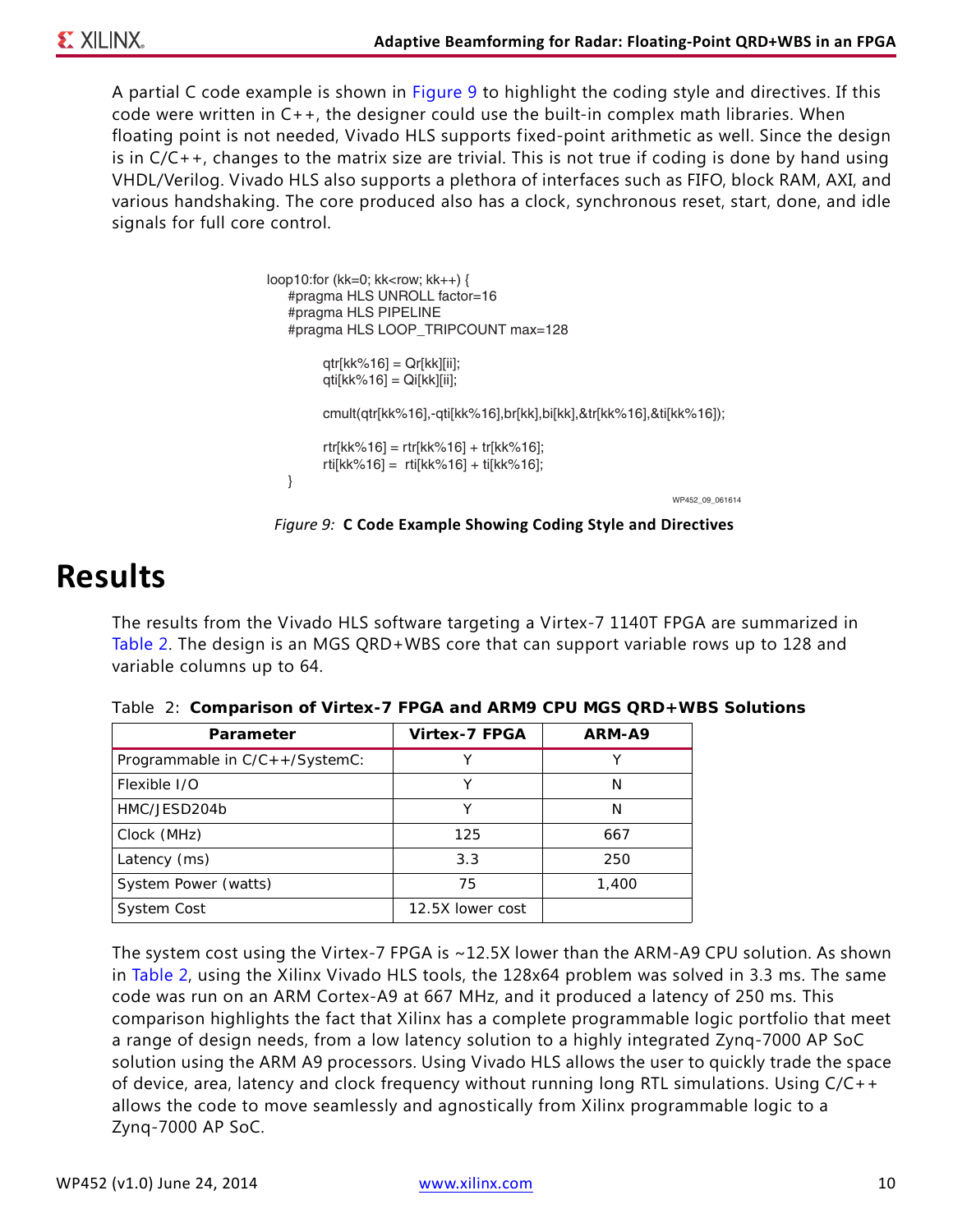This design used three directives: unrolling, pipelining, and block RAM partitioning. The design took approximately four hours to complete, including running many iterations of algorithm simulation against simulation data. Hand-coding a VHDL/Verilog version of this design and verifying it using RTL *could take weeks or even months*, depending on the skill of the designer.

## **Conclusion**

This white paper has demonstrated that Xilinx FPGAs can be programmed in C/C++ using Vivado HLS, tackling one of the most complex challenges for any radar or wireless system: the complex matrix inversion using the MGS QRD+WBS. The benefits of parallel floating-point execution and native C language development are clear. The HLS advantage of native C design, yielding extremely rapid algorithm coding and testing, gives Xilinx FPGAs the performance and low-power advantage over all FPGA competitor and CPU/DSP/GPU options. The Xilinx 7 series FPGAs (and beyond), combined with advanced Vivado and HLS design flow, excels over the GPU, DSP, and CPU in every area. Readers are encouraged to prove this for themselves and become familiar with the Xilinx FPGA offerings, the Vivado tool flow, and Vivado HLS. For a free trial of Vivado HLS please go to:

[http://www.xilinx.com/products/design\\_tools/vivado/vivado-webpack.htm](http://www.xilinx.com/products/design_tools/vivado/vivado-webpack.htm)